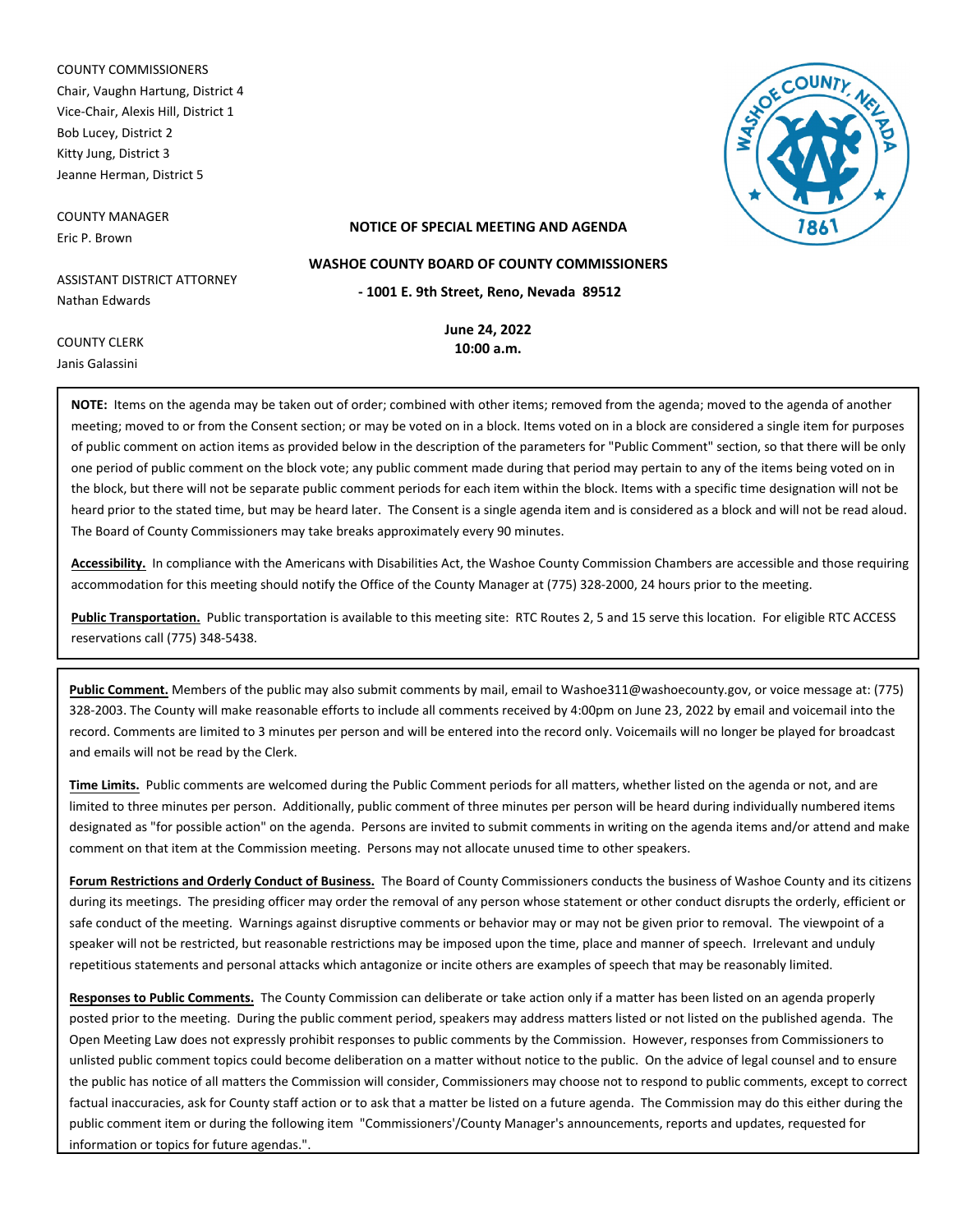Board of County Commissioners Meeting - June 24, 2022

Pursuant to NRS 241.020, the Agenda for the Board of County Commissioners has been posted at the following locations: Washoe County Administration Building (1001 E. 9th Street, Bldg. A), Washoe County Courthouse-Second Judicial District Court (75 Court Street), Reno City Hall - Clerk's Office (1 E. 1st Street); Sparks Justice Court (1675 East Prater Way); www.washoecounty.gov/bcc/board\_committees/ and https://notice.nv.gov.

Although no longer required under NRS 241.020, the agenda has been physically posted at the following locations: Washoe County Courthouse-Second Judicial District Court (75 Court Street), Reno City Hall - Clerk's Office (1 E. 1st Street), Sparks Justice Court (1675 East Prater Way).

Support documentation for the items on the agenda, provided to the Washoe County Board of Commissioners is available to members of the public at the County Manager's Office (1001 E. 9th Street, Bldg. A, 2nd Floor, Reno, Nevada) Erick Willrich, Assistant to the County Manager, (775) 328-2000 and on Washoe County's website www.washoecounty.gov/bcc <http://www.washoecounty.gov/bcc>

## **10:00 a.m.**

- 1. Salute to the flag.
- 2. Roll call.
- 3. Public Comment. Comment heard under this item will be limited to three minutes per person and may pertain to matters both on and off the Commission agenda. The Commission will also hear public comment during individual action items, with comment limited to three minutes per person. Comments are to be made to the Commission as a whole.
- 4. Commissioners'/County Manager's announcements, reports and updates to include boards and commissions updates, requests for information or topics for future agendas. (No discussion among Commissioners will take place on this item.)
	- Declaration of Canvass of the Vote and Order for the 2022 Primary Election per NRS 293.387. The canvass shall note separately any clerical errors discovered and take account of the changes resulting from the errors discovered. And if the canvass is approved and the result declared, direct the Clerk and/or the Registrar of Voters, as appropriate to enter an abstract of the results in the records of the Board which contains the number of votes cast for each candidate, to certify the abstract, to make a copy of the certified abstract, to make a mechanized report of the abstract in accordance with rules of the Secretary of State, and to transmit these documents and records to the Secretary of State in the time required under NRS 293.387. Registrar of Voters. (All Commission Districts.) FOR POSSIBLE ACTION 5.

*Attachments:* [Staff Report Canvass of the Vote 6\\_24\\_2022](http://washoe-nv.legistar.com/gateway.aspx?M=F&ID=a3e9cfeb-4496-483b-92ae-0866334e094b.doc)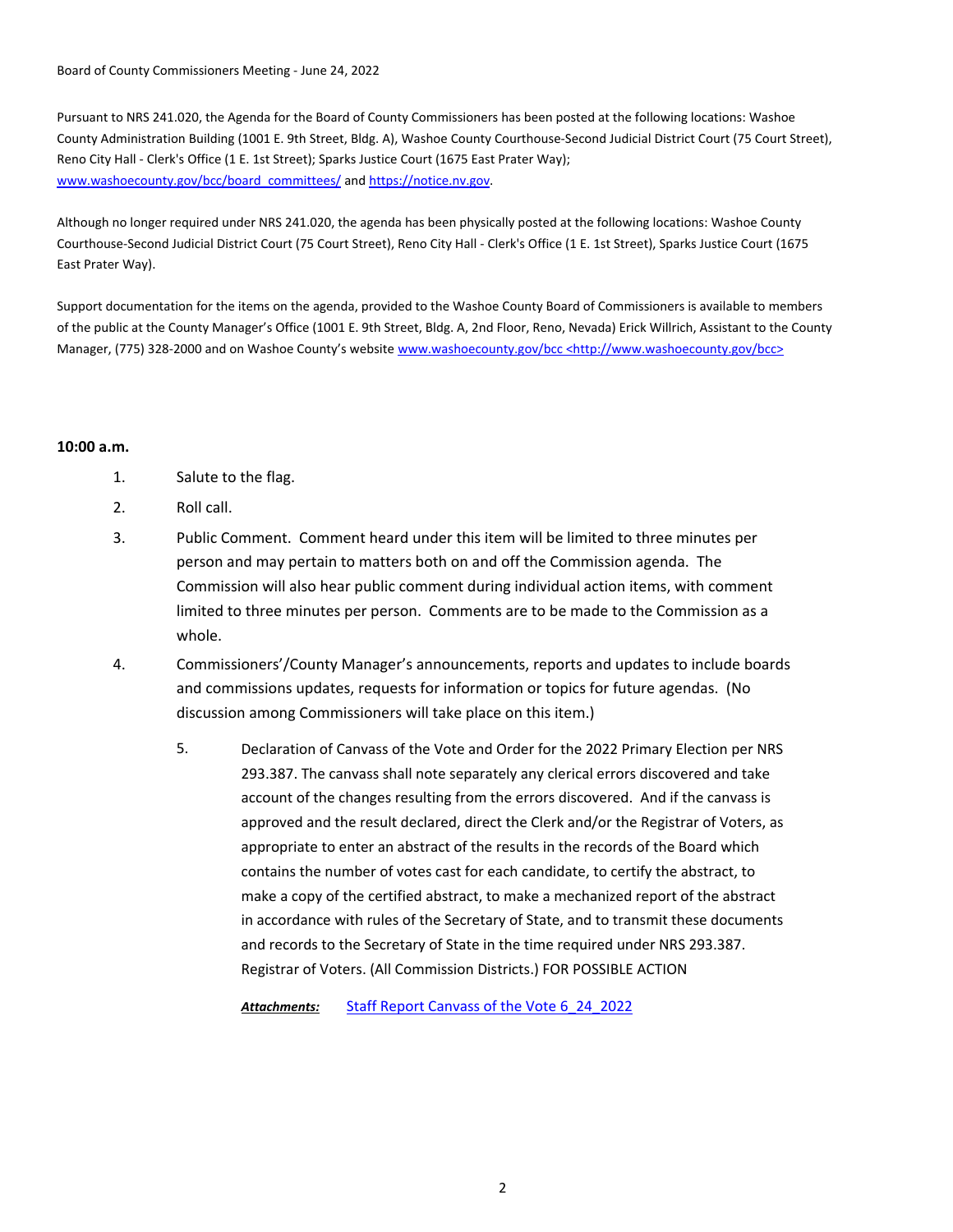- 6. Public Comment. Comment heard under this item will be limited to three minutes per person and may pertain to matters both on and off the Commission agenda. The Commission will also hear public comment during individual action items, with comment limited to three minutes per person. Comments are to be made to the Commission as a whole.
- 7. Commissioners'/County Manager's announcements, reports and updates to include boards and commissions updates, requests for information or topics for future agendas. (No discussion among Commissioners will take place on this item.)

# **Adjournment**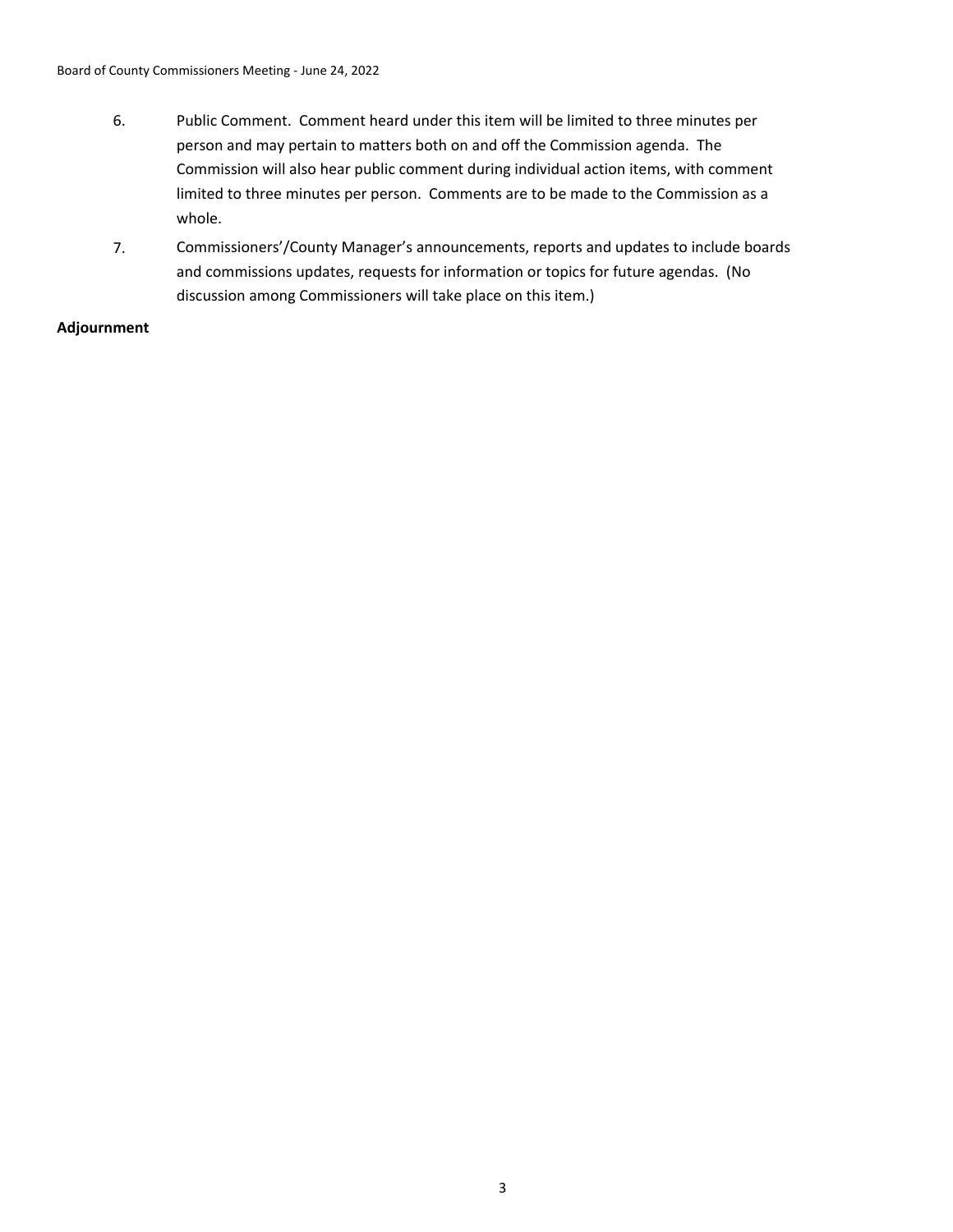Various boards/commissions the Washoe County Commissioners may be a member of or liaison to:

## Chair Hartung

- Community Homelessness Advisory Board (alternate)
- EDAWN (Economic Development Authority of Western Nevada)
- Nevada Association of Counties Board of Directors (NACO)
- Regional Transportation Commission
- Truckee Meadows Regional Planning Agency Governing Board
- Truckee Meadows Water Authority Board
- Truckee River Flood Management Authority
- Washoe County Stadium Authority
- Washoe County Investment Committee
- Western Regional Water Commission

# Vice-Chair Hill

Community Homelessness Advisory Board Downtown Reno Business Improvement District EDAWN (Economic Development Authority of Western Nevada) (alternate) Nevada Tahoe Conservation District Board of Supervisors Regional Transportation Commission (alternate) Tahoe Prosperity Center Board of Directors Tahoe Regional Planning Agency Governing Board Tahoe Transportation District Board of Directors Tahoe Transportation Commission Truckee Meadows Regional Planning Agency Governing Board Truckee Meadows Water Authority Board Truckee River Flood Management Authority Washoe County Internal Audit Committee (alternate) Washoe County Investment Committee Washoe County Legislative Liaison Washoe County Stadium Authority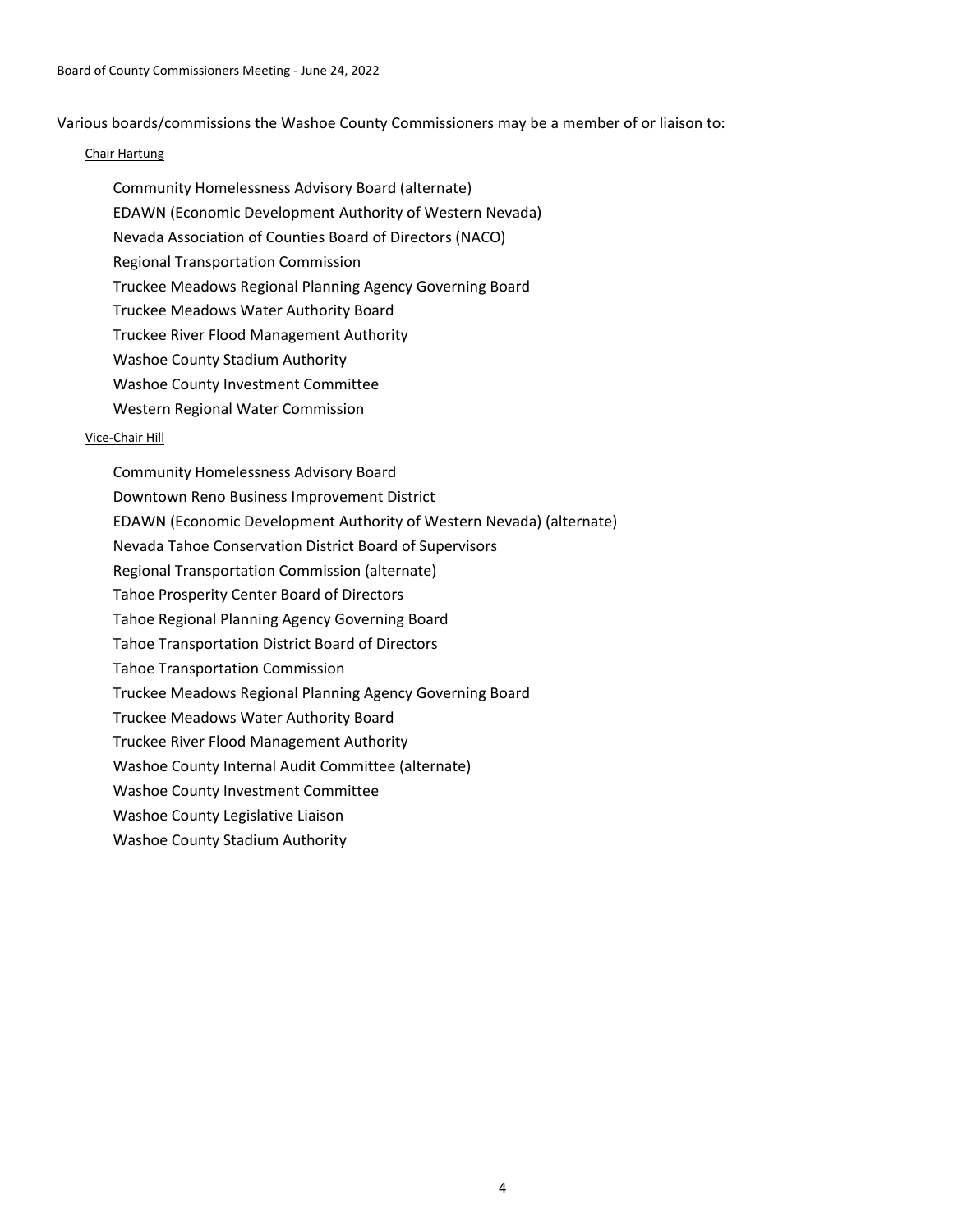### Commissioner Lucey

Community Homelessness Advisory Board Nevada Association of Counties Board of Directors (NACO) Regional Transportation Commission Reno-Sparks Convention & Visitors Authority Tahoe Regional Planning Agency Governing Board (alternate) Tahoe Transportation District Board of Directors (alternate) Tahoe Transportation Commission (alternate) Truckee Meadows Water Authority Board (alternate) Truckee River Flood Management Authority (alternate) Washoe County Criminal Justice Advisory Committee Washoe County District Board of Health Washoe County Legislative Liaison Washoe County School District Capital Funding Protection Committee Washoe County School District Oversight Panel Washoe County Stadium Authority (alternate) Western Nevada Development District (WNDD) (alternate) Western Regional Water Commission

### Commissioner Jung

Washoe County Animal Services Advisory Board Downtown Reno Business Improvement District (alternate) Nevada Tahoe Conservation District Board of Supervisors (alternate) Nevadaworks (alternate) Regional Transportation Commission (alternate) Truckee Meadows Water Authority Board (alternate) Truckee River Flood Management Authority (alternate) Washoe County Open Space and Regional Parks Commission Liaison Washoe County Senior Services Advisory Board Liaison Washoe County Stadium Authority (alternate)